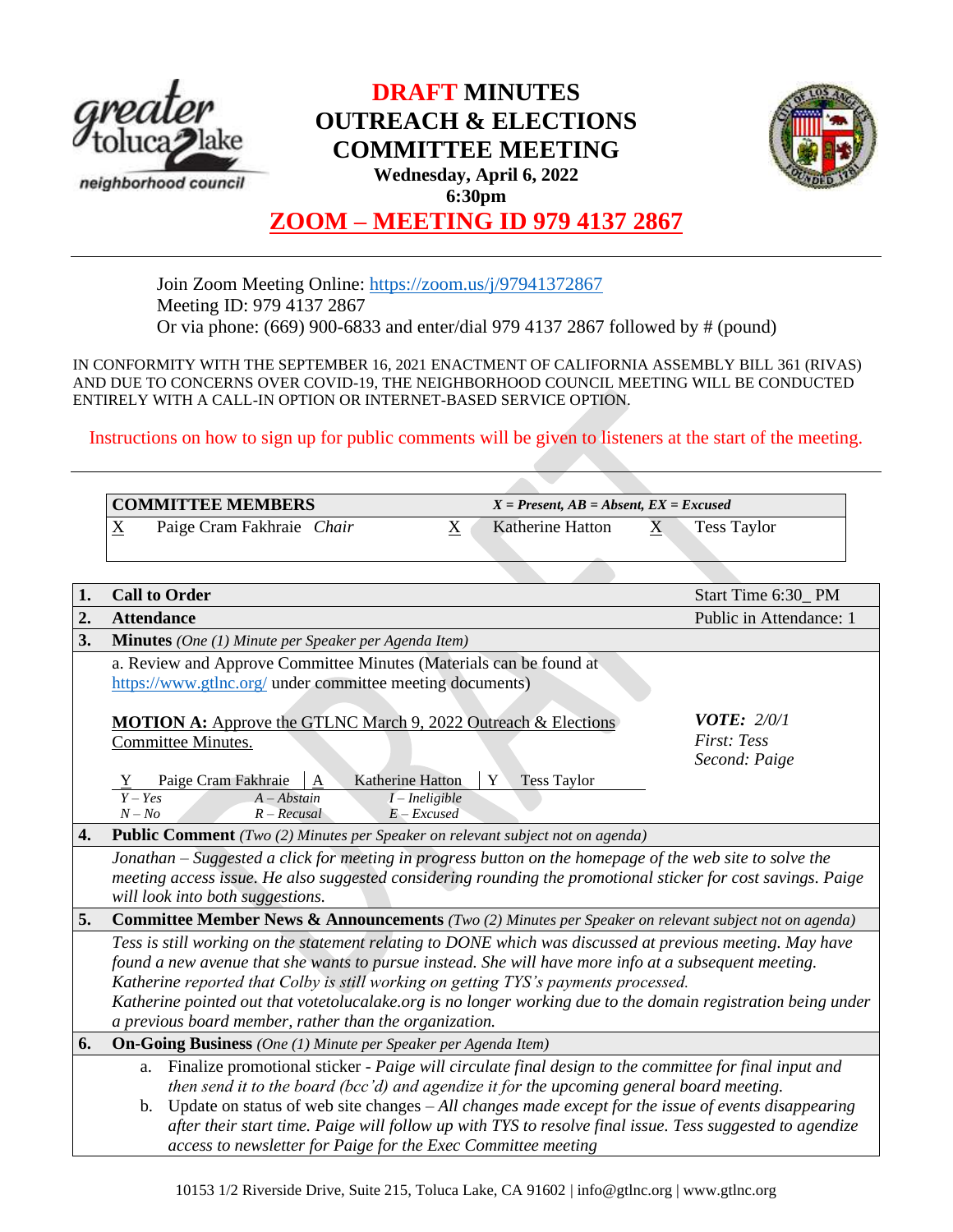

### **MINUTES** OUTREACH & ELECTIONS COMMITTEE April 6, 2022 Page **2** of **3**



c. Homeless resource guide - *Tess provided sample business card size resources and is working on gathering content with input from various community members. She can complete this by the end of the month and will ideally have something to show at the general board meeting, even if not final. Will include resources for safe parking, food, shelter and legal aid. Paige will gather printing quotes and assist with design if needed. Specs for printing quote: 3.5 wide x 8.5 inches long, quadrafold on thick stock. Will price out 500 and 1,000 copies. Will need to put a funding motion on the agenda for this upcoming general board meeting.* 

## **7. New Business/Future Projects** *(One (1) Minute per Speaker per Agenda Item)*

- a. Business cards *Suggestion to create them only for board members who want them. Need to ask Colby or Robyn about the previous template for business cards. These probably can't be budgeted for until next fiscal year.*
- b. Other future projects *May need co-chair to spearhead elections if the current chair (Paige) intends to run again.*

#### **8. Meeting Adjourned** Close Time: 7:13 PM

# Next Meeting: **Wednesday, May 4, 2022 @ 6:30 PM** – via Zoom

#### **PUBLIC INPUT AT NEIGHBORHOOD COUNCIL MEETINGS**

The public is requested to dial \*9 or use the "Raise Hand" option, when prompted by the presiding officer, to address the Board on any agenda item before the Board takes an action on an item. Comments from the public on agenda items will be heard only when the respective item is being considered. Comments from the public on other matters not appearing on the agenda that are within the Board's jurisdiction will be heard during the General Public Comment period. Please note that under the Brown Act, the Board is prevented from acting on a matter that you bring to its attention during the General Public Comment period; however, the issue raised by a member of the public may become the subject of a future Board meeting. Public comment is limited to 2 minutes per speaker unless adjusted by the presiding officer of the Board.

#### **AB 361 UPDATES**

Public comment cannot be required to be submitted in advance of the meeting, only real-time public comment is required. If there are any broadcasting interruptions that prevent the public from observing or hearing the meeting, the meeting must be recessed or adjourned.

If members of the public are unable to provide public comment or be heard due to issues within the Neighborhood Council's control, the meeting must be recessed or adjourned.

**PUBLIC POSTING OF AGENDAS** - GTLNC agendas are posted for public review as follows:

- Discovery Store (Community Kiosk), at the Southeast corner of Forman Avenue and Riverside Drive;
- [www.gtlnc.org;](http://www.gtlnc.org/) or
- You can also receive our agendas via email by subscribing to L.A. City's Early Notification System at <https://www.lacity.org/government/subscribe-agendasnotifications/neighborhood-councils>

# **THE AMERICANS WITH DISABILITIES ACT**

As a covered entity under Title II of the Americans with Disabilities Act, the City of Los Angeles does not discriminate on the basis of disability and, upon request, will provide reasonable accommodation to ensure equal access to its programs, services and activities. Sign language interpreters, assistive listening devices and other auxiliary aids and/or services, may be provided upon request. To ensure availability of services, please make your request at least 3 business days (72 hours) prior to the meeting you wish to attend by contacting Robyn Allyn, Board Secretary via email at [Robyn.Allyn@gtlnc.org.](mailto:Robyn.Allyn@gtlnc.org)

#### **PUBLIC ACCESS OF RECORDS**

In compliance with Government Code section 54957.5, non-exempt writings that are distributed to a majority or all of the board in advance of a meeting may be viewed at our website: [www.gtlnc.org](http://www.gtlnc.org/) or at the scheduled meeting. In addition, if you would like a copy of any record related to an item on the agenda, please contact Robyn Allyn, Board Secretary via email at Robyn.Allyn@gtlnc.org

#### **RECONSIDERATION AND GRIEVANCE PROCESS**

For information on the GTLNC's process for board action reconsideration, stakeholder grievance policy, or any other procedural matters related to this Council, please consult the GTLNC Bylaws. The Bylaws are available at our Board meetings and our website www.gtlnc.org

#### **SERVICIOS DE TRADUCCION**